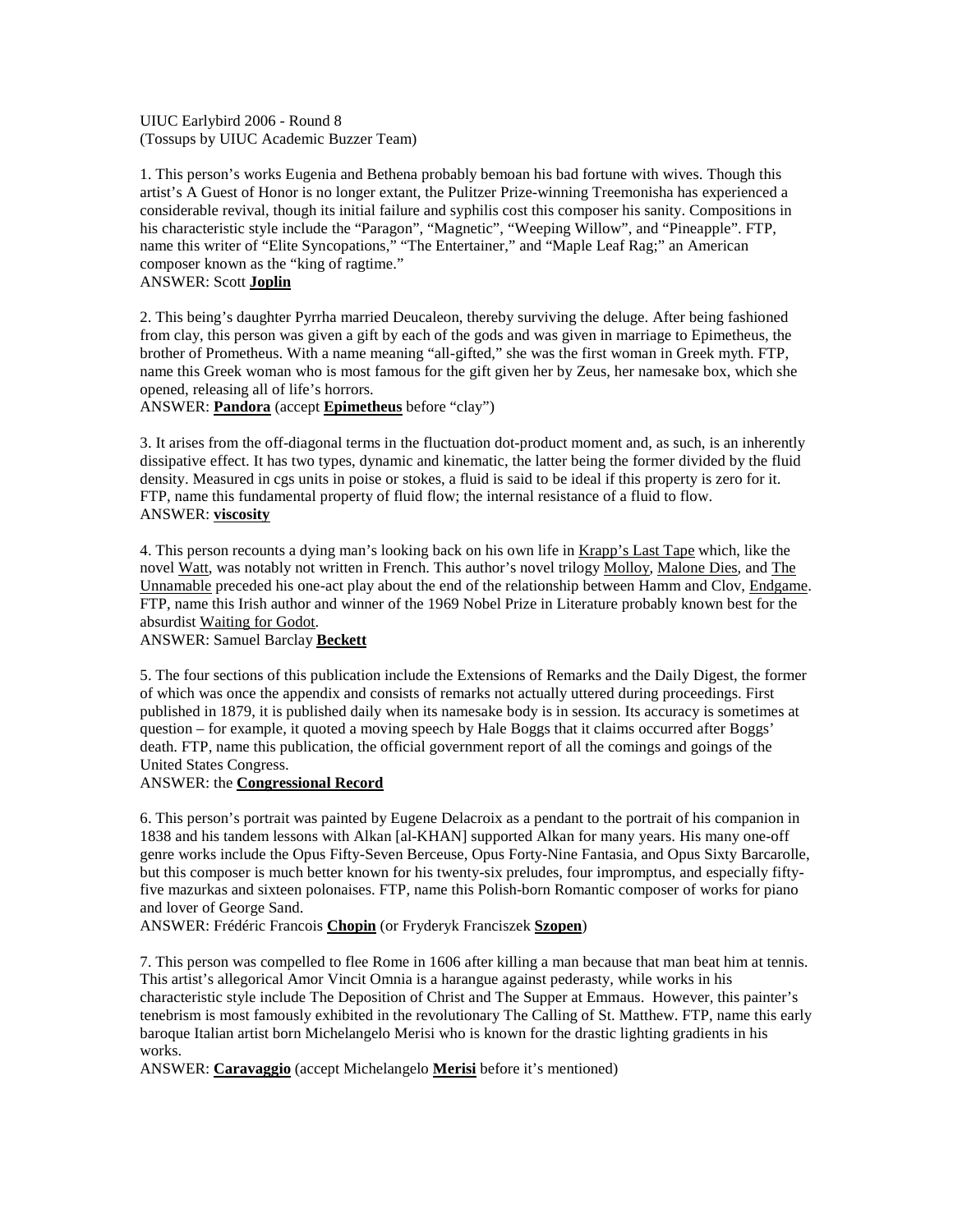8. Derived by equating partial current densities for reacting species, this physical law has a ratio of activity coefficients as a crucial parameter. Derived with a simplification of Goldman's model, the standard form of this relation contains a logarithmic pre-factor of the kinetic temperature over the number density times Faraday's constant. FTP, name this equation that gives the electrode potential in terms of a standard electrode potential; a fundamental equation of electrochemistry named for a German. ANSWER: the **Nernst** equation

9. The "Girl From Ipanema" is, ipso facto, a girl from this city of five point six million people. It has the distinction of being the only city outside Europe to have been a European capital as, in 1808, the Portuguese royal family fled here escape Napoleon's imminent siege of Lisbon. Landmarks include the thirty-eight-meter-tall statue "Christ the Redeemer" that sits atop Corcovado Mountain and the Maracanã Stadium, one of the largest soccer stadiums in the world. FTP, name this Brazilian locale, home to Copacabana beach.

ANSWER: **Rio de Janeiro** (prompt on "Rio")

10. Pencil and Paper Ready. A set of ten elements has how many subsets? This problem can be best approached as a counting problem. Every element of the set can either be in a subset or absent; thus, in a given subset, there are two possibilities for each element. FTP, what the number of subsets, equal to two to the tenth power?

ANSWER: **1024** (accept **two to the tenth** power or equivalents before "FTP")

11. This person took great advantage of his father's alliance with Tyre by working closely with its King Hiram and received Gezer as a wedding gift from a Pharaoh. This ruler overcame the intrigue of Haggith, Joab, and Adonijah by having himself anointed in his father's lifetime and "completely satisfied" the Queen of Sheba according to First Kings. FTP, name this king of Israel proverbial for his wisdom and noted for building the first Temple of Jerusalem, which was known by his name. ANSWER: **Solomon** (or **Shlomo**)

12. Columbia professor James Shotwell initially met with one of its namesakes and suggested what would become this treaty and in the Senate it was championed by William Borah of Idaho. Problems with it stemmed from the facts that it had no means of amendment, no expiration date, and no mechanism to enforce its own provisions. FTP, identify this treaty drafted by and named for the U.S. Secretary of State and Foreign Minister of France a decade after World War I; a pact that sought to end war by rendering it illegal.

ANSWER: the **Kellogg-Briand** Pact (prompt on "Pact of Paris")

13. This person was once denied reentry into the United States because, when asked "What do you think of Karl Marx?" at customs, he replied "I have never met him, but no doubt he is a great man." He lived entirely out of the goodwill of his colleagues since he never had a home and carried all of his belongings with him in a suitcase. In his own personal lingo, children were epsilons and God was the Supreme Fascist. He was extremely prolific, in part because he frequently took amphetamines so he could put in seventeenhour days doing math. FTP, name this eccentric Hungarian mathematician. **ANSWER: Paul Erdős** 

14. The organizer of the Autumn Harvest Uprising, he was ousted from the Kuomintang, and retreated to the country along with Zhu De. It was during the May Revolutions that this man began to learn of Marxist ideologies; this led him to lead the so-called Long March from 1934. Late in life, he attempted to break away from the Russian model by first promoting, then crushing the Cultural Revolution. FTP, name this man, the architect and first leader of the People's Republic of China. ANSWER: **Mao** Tse-Tung (or **Mao** Zedong)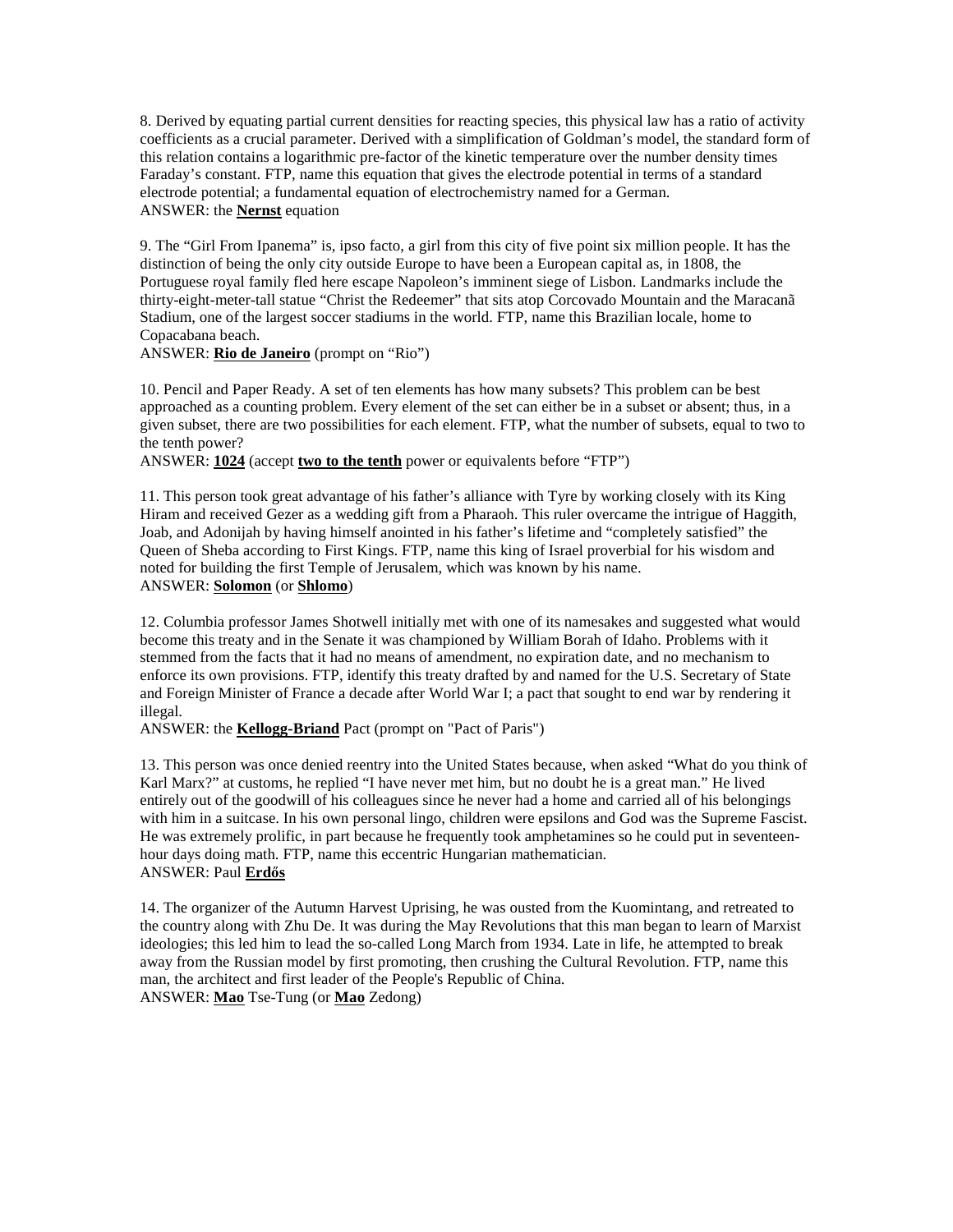15. This document's Preamble features four goals, including "saving succeeding generations from the scourge of war" and it has 111 articles among nineteen chapters. Article Sixty-One established the fiftyfour-member Economic and Social Council, while Article Ninety-Two established the International Court of Justice. FTP, name this document that established a major international organization currently headed by Kofi Annan.

### ANSWER: the **U**nited **N**ations **Charter**

16. In 1768, this person was accused of transporting contraband goods on the Liberty and a group of citizens burned the ship in protest. He took over as president of the Second Continental Congress after Peyton Randolph resigned, but retired a year later due to health problems. After performing his most famous action, he commented "The British ministry can read that name without spectacles; let them double their reward." FTP, name this man, the first signer of the Declaration of Independence. ANSWER: John **Hancock**

17. The narrative voice of this collection's first work addresses the reader in the first line, calling him a hypocrite, his likeness, and his brother; it later accuses the reader of reaching for fantasy. This work is made up of three sections, including "Wine, Death, and Revolt," where the speaker uses wine to bring together his spleen world and ideal world. FTP, name this most famous poetry collection by Charles Baudelaire.

### ANSWER: The **Flowers of Evil** (or Le **Fleurs du Mal**)

18. This person claims to have no politics to speak of as he is a Liberal Unionist. In Hertfordshire, this character is known by his real name, but he pretends to have a younger brother in London whom is really himself. Left in a handbag in a cloakroom as a baby, he was found by Thomas Cardew, who made him guardian to his granddaughter, Cecily. He encounters trouble when he falls for his friend's cousin, as she is in love with the name of his and Algernon's alter ego. FTP, name this protagonist in The Importance of Being Ernest by Oscar Wilde.

ANSWER: **Jack** (**John**) **Worthing**, J. P. (accept any underlined answer; prompt on "Earnest")

19. Book 7 of Diogenes Laertius' Lives of Eminent Philosophers deals with practitioners of this way of thinking. Early practitioners included Chrysippus of Soli and Cleanthes of Assos, who were influenced by lectures delivered near a colonnade, for which this philosophy is named; those lectures were delivered by this school's founder, Zeno of Citium. FTP, name this school of philosophy prominent in ancient Greece and Rome, exemplified by the Meditations of Marcus Aurelius, and stressing perception, materialism, reason, and freedom from emotion.

ANSWER: **stoic**ism

20. This work's main character aims to become a successful writer, but his love Nina Zarechnaya leaves with his rival after his first play fails. The main character then kills the title animal and lays it at Nina's feet. Trigorin then casts Nina aside and, after she leaves Trepilov again, he kills himself. FTP, name this play by Anton Chekhov in which Trigorin likens himself to the title bird. ANSWER: The **Seagull** (or **Chayka**)

21. This engagement began with the transfer of the control of Bohemia to ten governors, of whom seven were Catholic. During its the Danish period, Schleswig and Holstein were conquered, then handed back to Christian IV via the Treaty of Lubeck. Tilly and Wallenstein were opposed by Gustavus Adolphus, who entered the war to protect the Protestants, but was killed at the Battle of Lutzen. All these events transpired during, FTP, what war, ended by the Treaty of Westphalia in 1648? ANSWER: the **Thirty Year**s' War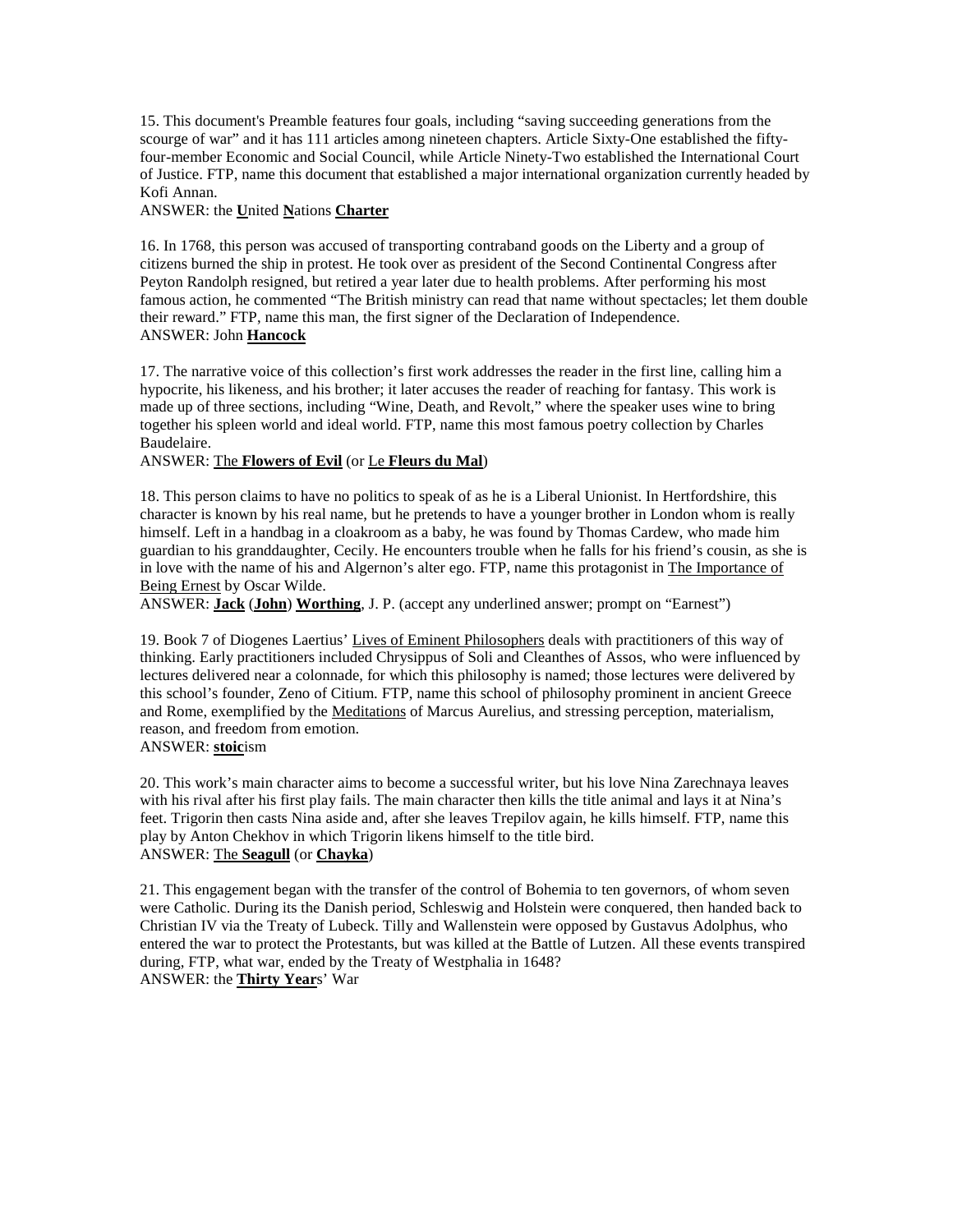UIUC Earlybird 2006 - Round 8 (Bonuses by UIUC Academic Buzzer Team)

1. Name each of the following about an American composer and his works FTP.

[10] This ballet written for Martha Graham tells the story of a common wedding in rural Pennsylvania. Its most famous section is a set of variations on the Shaker hymn "Simple Gifts."

ANSWER: **Appalachian Spring**, ballet for 13 instruments

[10] This man composed Appalachian Spring, which he knew as "Ballet for Martha," along with some Music for Theater, a Lincoln Portrait, and Rodeo.

ANSWER: Aaron **Copland** [COPE-land]

[10] Copland made extensive use of variations on cowboy songs for this earlier ballet, in which the shots in a gunfight that the title character loses to Pat Garrett are depicted by various drums. ANSWER: **Billy the Kid**, ballet

2. Answer each of the following about some constants FTP.

[10] This constant multiplies the numerical entropy to give the thermodynamic entropy; this makes sense as it has units of entopy.

ANSWER: **Boltzmann**'s constant (prompt on "k")

[10] Boltzmann's constant is equal to this other notable constant divided by Avogadro's number, which makes sense since this constant has units of energy per unit temperature per mole.

ANSWER: the **ideal gas** constant (or **universal gas** constant or **perfect gas** constant; prompt on "R") [10] The gas constant for a particular gas is therefore related to the ratio of constant-volume and constantpressure version of this, which C. That ratio, called the adiabatic ratio, is symbolized gamma. ANSWER: **specific heat**s

3. Answer each of the following about a work of Shakespeare and a character therein FTP.

 [10] In this play, Sebastian, Olivia's brother is really alive and is getting ready to go to Illyria. Malvolio is discontent throughout.

ANSWER: The **Twelfth Night**

[10] This character from The Twelfth Night ends-up marrying Duke Orsino.

ANSWER: **Viola**

[10] Viola disguises herself as this page boy to spy on the court of Orsino. To the delight of just about everyone, Olivia finds Viola irresistibly attractive in this disguise.

# ANSWER: **Cesario**

4. South Africa may be free, but these points are not. Answer these questions about South Africa FTPE. [10] This city serves as the administrative capital of the country.

ANSWER: **Pretoria**

[10] Though this city is not one of the three capitals, it is the most populous in South Africa.

ANSWER: **Johannesburg**

[10] This small country is completely surrounded by South Africa. ANSWER: **Lesotho**

5. Name each of the following people with various gifts for prophecy FTP.

[10] This complex bricolage Greek god has complete knowledge of the future; as such, he is the patron of prophecy, often gifting various mortals with it.

### ANSWER: Phoebus **Apollo**

[10] This Trojan princess and prophetess was taken home by Agamemnon, who refused to believe her prophecies. This was the result of a curse Apollo placed on her for spurning his advances.

### ANSWER: **Cassandra**

[10] This seer was struck blind when he saw Athena naked and had an odd penchant for changing sexes due to striking mating snakes with a staff. Odysseus seeks-out his shade in the Hades. ANSWER: **Tiresias**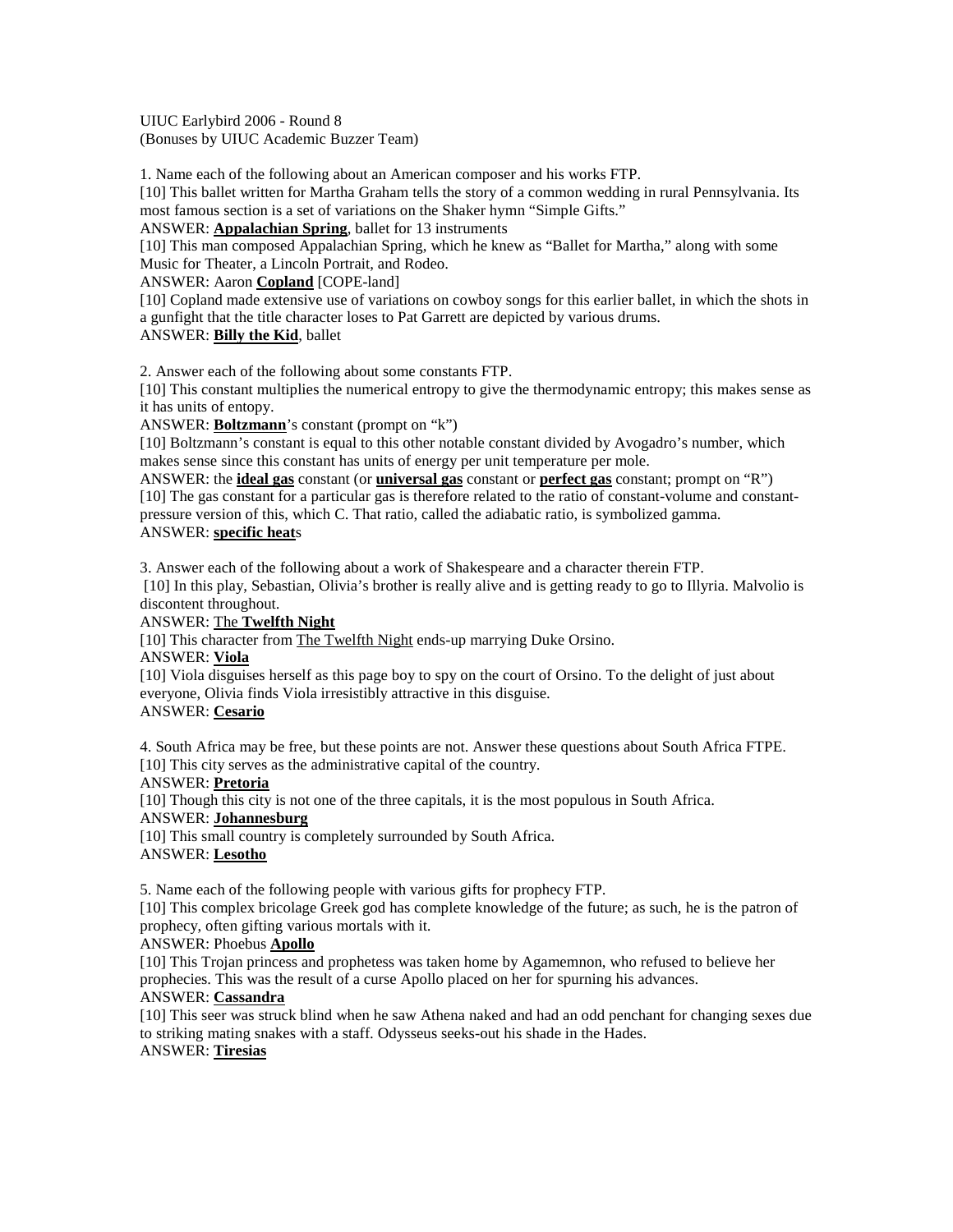6. Answer the following concerning ancient Greece FTPE.

[10] This period, occurring between the Bronze Age and the Hellenistic period, is the golden age of ancient Greece, containing most of the civilization's great accomplishments.

### ANSWER: the **Hellenic** period

[10] Alcibiades and Themistocles both were targets of this process, by which were exiled from Athens for ten years if more than six thousand people wanted them out.

#### ANSWER: **ostracism**

[10] First formed in 478 BCE, this confederation was made up of the city-states of Asia Minor and its primary goal was the defeat of the Persians. It lost its popularity when Athens began forcing members to maintain allegiance and ended with the Second Peloponnesian War.

# ANSWER: the **Delian League**

7. Answer each of the following about a playwright FTP.

[10] Classical sources attribute one hundred twenty-three plays to this great rival of Æschylus. Among those extant today are Ajax, The Trachinian Women, The Trackers, Philoctetes, and Electra. ANSWER: **Sophocles**

[10] This second work in the Theban cycle follows Oedipus Rex and finds Oedipus and his daughter wandering to a sacred grove.

### ANSWER: **Oedipus at Colonus** (or **Oidipous epi Kolono**)

[10] This final play of the Theban cycle sees the title daughter of Oedipus sentenced to death by Creon for burying her brother Polynices. In the end, she, Haemon, and Euridyce all kill themselves. ANSWER: **Antigone**

8. Identify the following about wars in which France, shockingly, lost FTPE.

[10] At the end of this War, France was allowed to keep St. Pierre and Miquelon, but was forced to ceede all its other territories.

ANSWER: the **Seven Year**s' War (or the **French and Indian** War)

[10] This conflict pitted Louis XIV's France against the namesake alliance, led by England, the Netherlands, and Austria. A prelude to the War of the Spanish Succession, it was ended by the Treaty of Rijswijk [RISS-wick].

ANSWER: the War of the **Grand Alliance** (or the War of the **League of Augsburg**)

[10] During World War II, after France was conquered by Germany, the puppet state of Vichy was established and headed by this hero of World War I.

ANSWER: Henri-Philippe **Pétain**

9. Identify these parts of the brain FTPE.

[10] This brain structure connects the two hemispheres.

# ANSWER: the **corpus callosum**

[10] This small structure in the hypothalamus is responsible for generating the body's circadian rhythms. ANSWER: the **suprachiasma**tic nucleii

[10] These almond-shaped bundles of neurons are located deep within the lobes. There are believed to be responsible for emotional memory.

# ANSWER: **amygdala**e

10. Given a work by a German author, name the man who wrote it FTPE. [10] The Caucasian Chalk Circle. ANSWER: Bertolt **Brecht** [10] Die Buddenbrooks. ANSWER: Thomas **Mann** [10] Der Steppenwolf.

ANSWER: Herman **Hesse**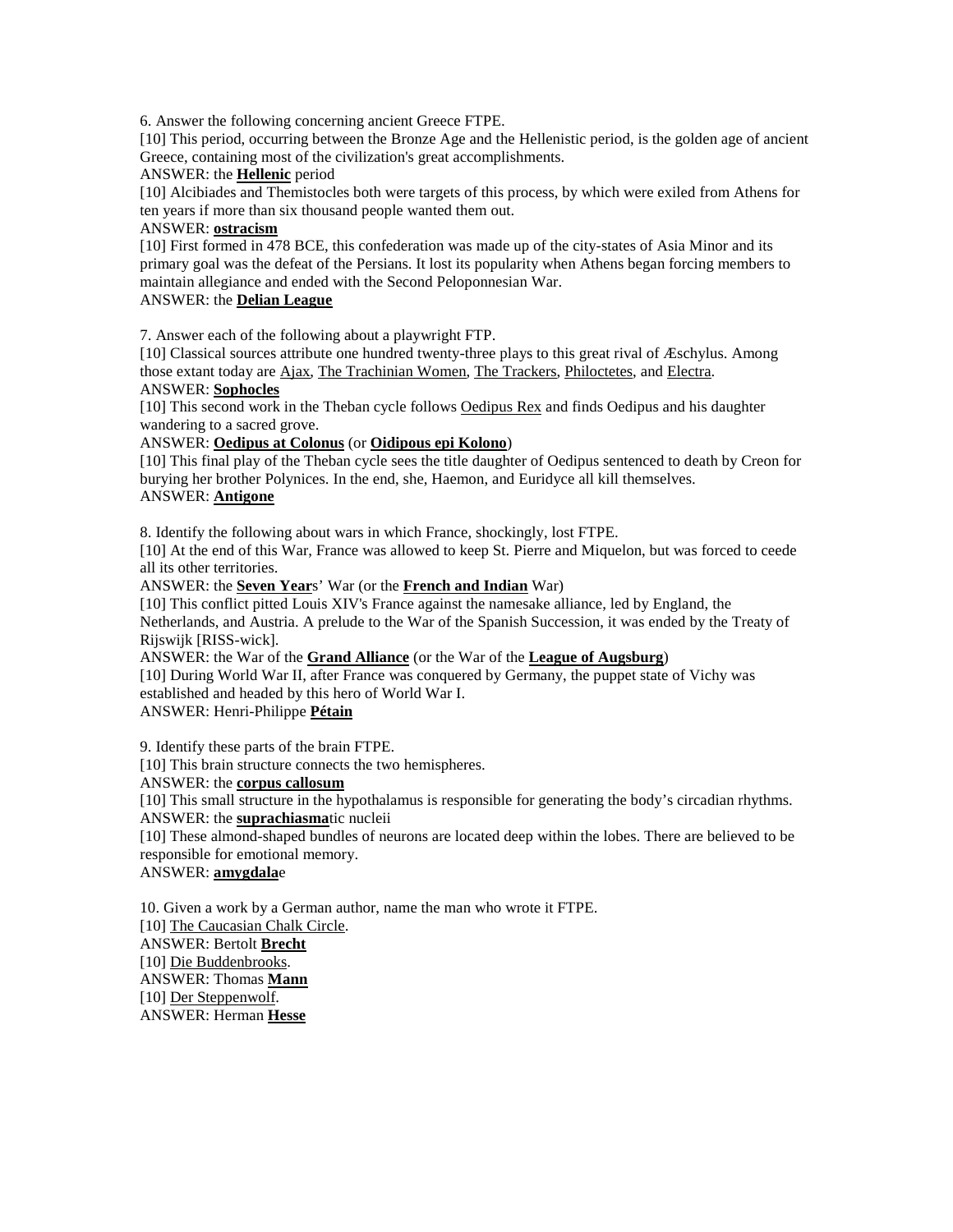11. Answer the following about the failures of Napoleon FTPE.

[10] On November 21, 1806, Napoleon issued the Berlin decrees which effectively began this attempt to destroy British trade.

### ANSWER: the **continental system**

[10] When Napoleon tried to enforce the continental system in Spain, it set off this disastrous conflict. ANSWER: the **Peninsular War**

[10] Napoleon defeated but failed to crush this Prussian marshal and paid the price at Waterloo when he came to the aid of Wellington.

ANSWER: Gebhard **Blücher** [BLUE-kerr]

12. Answer each of the following about some energy in motion FTP.

[10] Usually symbolized Q, this is simply energy associated with the motion of various particles that travels from one body to another.

ANSWER: **heat** transfer

[10] This is the mechanism of heat transfer relevant to a fluid cooling a metal surface, for example. It is first-order in that the rate of heat transfer by this mechanism is proportional to the temperature difference between the cooling fluid and body being cooled.

ANSWER: **convect**ion (or **convect**ive heat transfer)

[10] This law discovered by a rather famous British scientist states that the rate of convection is proportional to the temperature difference or, symbolically, Q equals h delta T.

# ANSWER: **Newton's law of cooling**

13. Answer each of the following about a literary work FTP.

[10] This play centers around the scheme of the title fox-like Venitian nobleman to exploit people's greed by faking his own death.

ANSWER: **Volpone**

[10] This English Stuart dramatist wrote Volpone.

### ANSWER: Ben **Jonson**

[10] This character in Volpone made to wear ass's ears for trying to bewhore his wife, who was accused by Lady Politic of trying to seduce her husband.

### ANSWER: **Corvino**

14. Answer the following about the Unification of Italy FTPE.

[10] After becoming Prime Minister of Piedmont in 1852, this conservative allied himself with Napoleon III and intentionally started a war with Austria.

ANSWER: Camillo di **Cavour**

[10] This man worked as a candle-maker in New York and in armies in South America before returning to Italy to found the Redshirts and agitate for unification.

ANSWER: Giuseppe **Garibaldi**

[10] In 1860, Garibaldi gathered thousands of soldiers and conquered this corrupt kingdom before moving on to the mainland.

ANSWER: Kingdom of the **Two Sicilies**

15. Consider a standard deck of playing cards. FTPE:

[10] This is the probability of pulling a red card or a jack.

ANSWER: **seven-thirteenths** (accept equivalents)

[10] You draw one card. It is red. What is the probability that it is an eight?

ANSWER: **one-thirteenth** (accept equivalents)

[10] This is the probability that a card is red given that it is a jack.

ANSWER: **one-half** (accept equivalents)